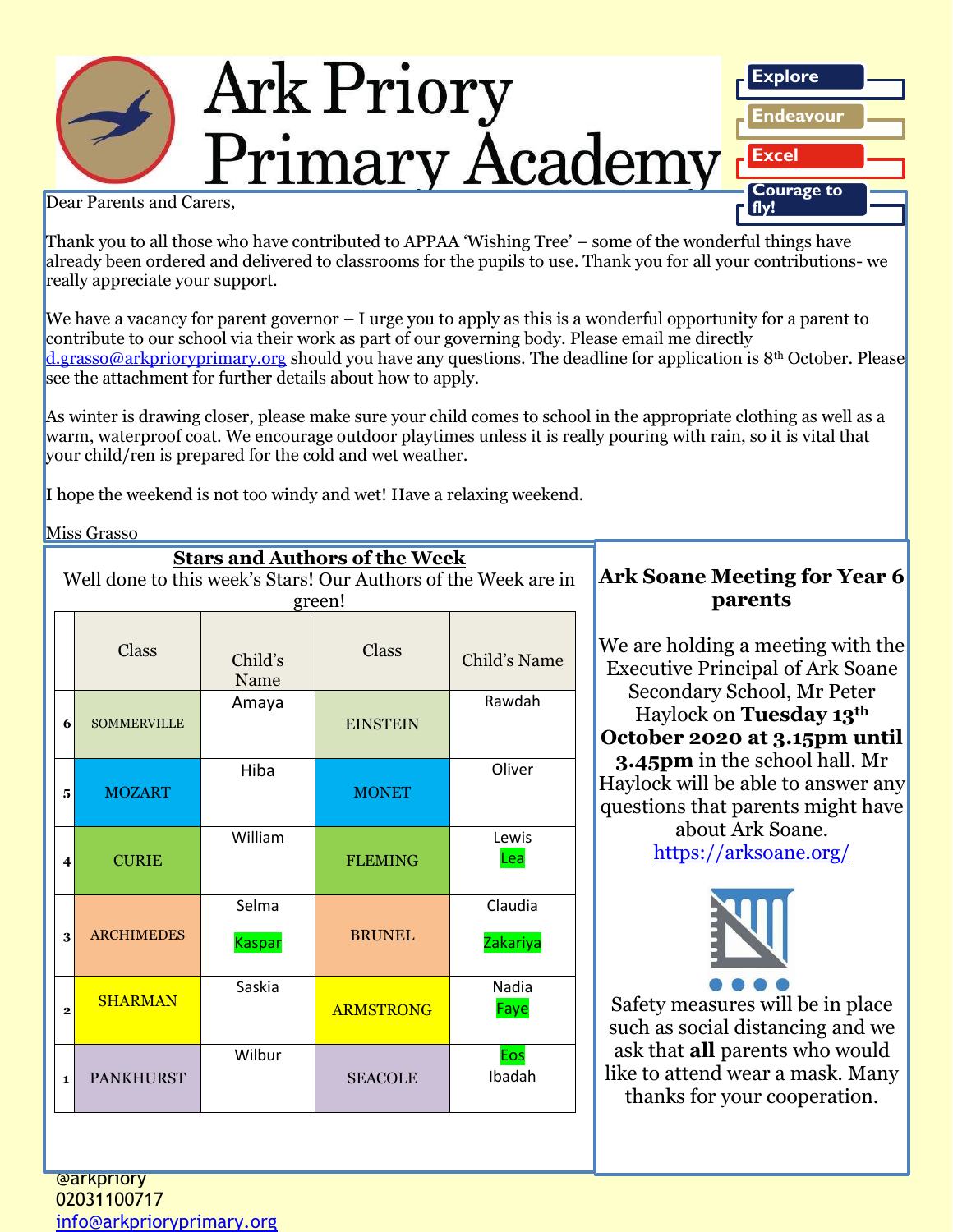# **School Streets Scheme**

**We still do not have enough volunteers to run the 'School Streets Scheme' outside our school. Without your help, we will not be able to run this scheme to support the health and safety of our pupils and families and our community.**

We need a minimum of 2 volunteers to support with the street closure, for each session (it does not have to be the same person for both sessions a day).

If the scheme goes ahead, the road in front of our school will be closed from **8:15 am** until **8:45 am** in the mornings and from **3:45pm** until **4:15pm** in the afternoons (Monday – Thursday) and **2:45pm** until **3:15pm** (Friday) in the afternoons, to accommodate for the soft start and staggered pick up times.

For those who are willing and able to volunteer to help, please contact Miss Chisnall who is organising our team of volunteers  $(l.ehisnal@arkprioryprimary.org)$  with your availability. We cannot do this without your help! We believe that this is a great opportunity for our community as it will keep the road outside of school safe for our pupils and families.



## **Aktiva After-school Club**

Angelina Bowden from Aktiva is inviting you to a scheduled Zoom meeting. Details of meeting – After School Club services at Ark Priory

> Topic: Aktiva Services at Ark Priory Time: Oct 6, 2020 05:00 – 5.30 PM

Join Zoom Meeting

<https://us04web.zoom.us/j/73363349637?pwd=UTlTNGVVNVBCZzhvOVZqVU4rZFArQT09>

Meeting ID: 733 6334 9637 Passcode: Yck3ud



*Ark Priory Primary Academy is committed to safeguarding and equality* 

@arkpriory 02031100717 [info@arkprioryprimary.org](mailto:info@arkprioryprimary.org)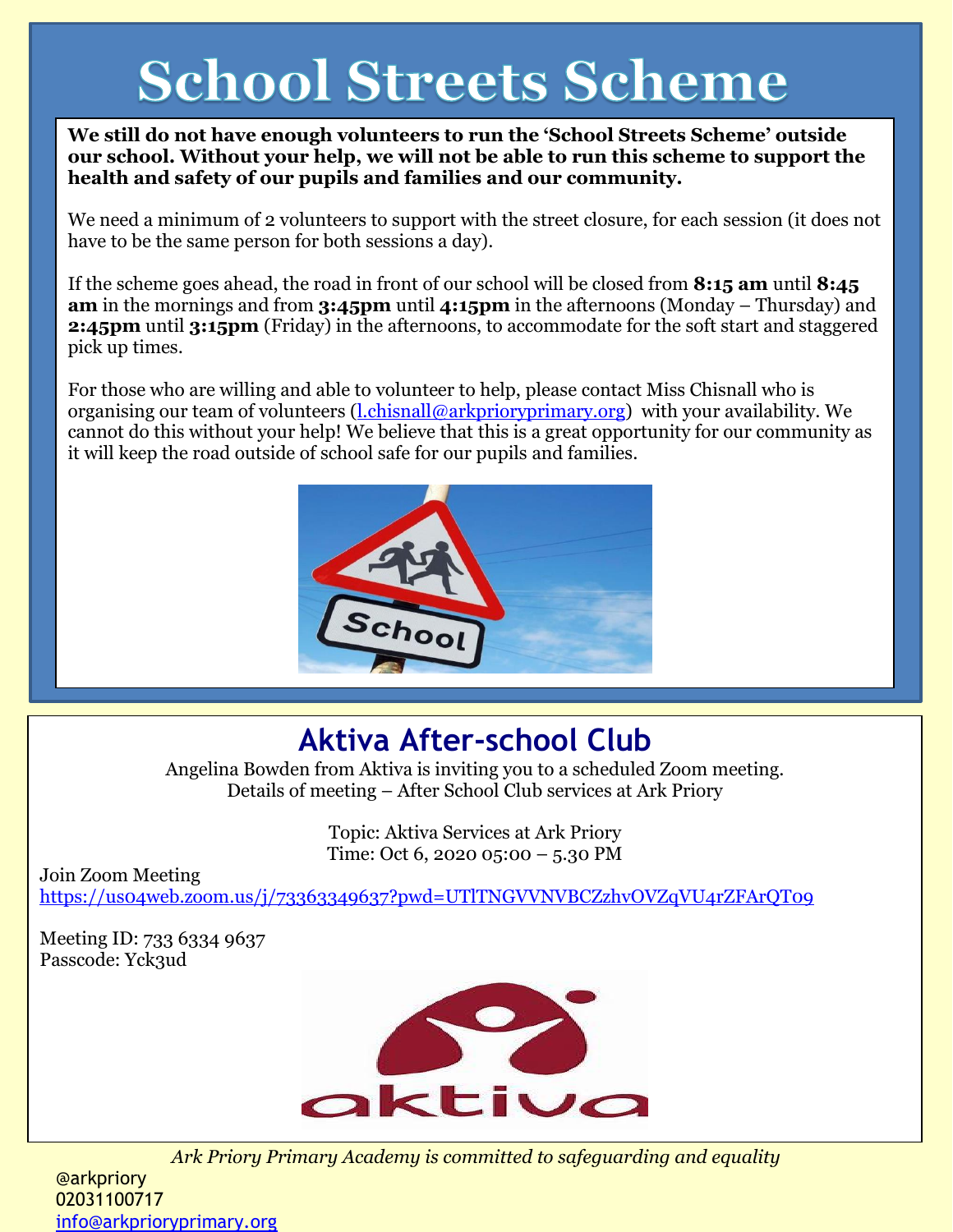### **Notices from APPAA\***

**Follow us on Twitter @APPAA\_ArkPriory Contact us at appaacommittee@gmail.com** \*APPAA is ARK Priory's Parents' Association, run by the school's parents and carers to **raise funds, hold events, and bring our academy community together**. All Ark Priory parents and carers **are automatically members** of the association because you are members of the community.

#### **In lieu of our 'New Parents Welcome Drinks' - PLEASE JOIN OUR VIRTUAL MEETING ON WED 7**

**OCT at 8.15PM** 



## **NEW PARENTS VIRTUAL WELCOME MEETING**

**Hosted by APPAA** 

# **WED 7 OCT 2020 8.15 PM**

Please join to hear an introduction to Ark Priory's Parents Association and 'virtually' meet other new parents. All welcome, especially those whose children have recently joined the school and/or nursery.

(Zoom link will be circulated by email prior to the meeting)

If you have any questions that you would like to ask in the meeting, feel free to send them in

advance of the meeting to appaacommittee@gmail.com so we can be sure to address them!

#### **The Wishing Tree - £1800 OF £3100 RAISED SO FAR - £1300 TO GO!**

**OUR VIRTUAL FUNDRAISER FOR CLASSROOM RESOURCES CONTINUES!**

Thanks to everyone who has donated so far towards the Wishing Tree 2020. This is a list of classroom resources compiled by all the teachers, that they would love to have but are not part of the school budget.

The approximate total cost of these items this year is £3100, and each and every donation is appreciated, particularly in a year when APPAA is unable to carry out our usual events aimed to fundraise for the enrichment of our children's learning and experience.

> To make it easier to donate we have set up a separate Paypal link below. <https://www.paypal.com/biz/fund?id=DNYRLEBCRSLTE>

*Ark Priory Primary Academy is committed to safeguarding and equality*  @arkpriory 02031100717 [info@arkprioryprimary.org](mailto:info@arkprioryprimary.org)